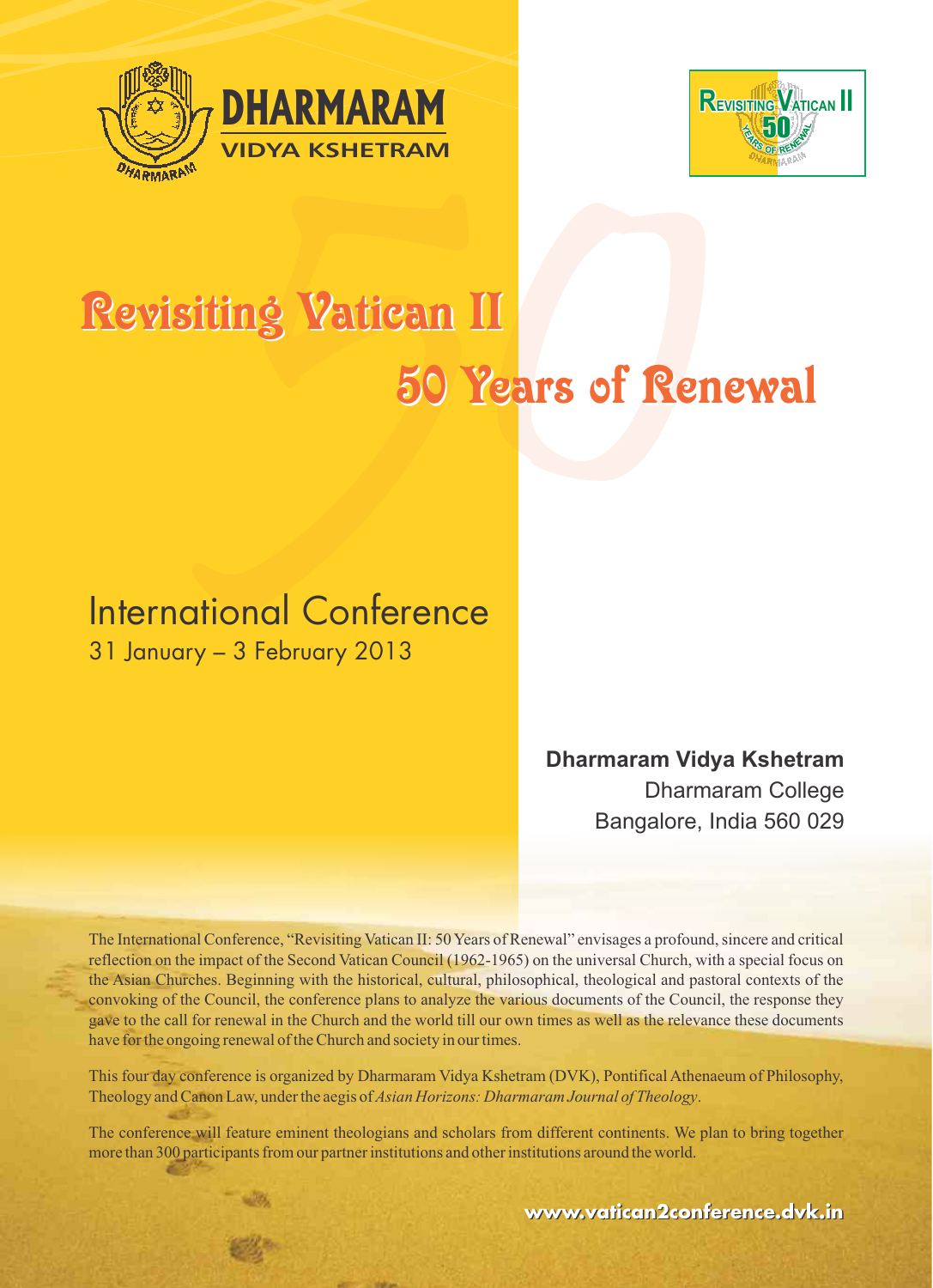



# EVENT PARTNERS

- ª Pontificio comitato di scienze storiche, Vatican
- ª Federation of Asian Bishops' Conferences (FABC)
- ª Faculty of Theology, Katholieke Universiteit, Leuven, Belgium
- ª Catholic Theological Faculty, University of Tübingen, Germany
- ª St. Augustine's College, Johannesburg, South Africa
- ª Fondazione per scienze religiose Giovanni XXIII, Bologna, Italy
- ª Universal Church Division, Diocese of Rottenburg-Stuttgart, Germany
- ª Institut Catholique de Paris, France

# PROGRAMME

# Day 1: Thursday, 31 January 2013



| 8.00 am  | Registration                                                                                      | <b>Blessed Kuriakose Elias Chavara</b>                                                                              |
|----------|---------------------------------------------------------------------------------------------------|---------------------------------------------------------------------------------------------------------------------|
| 9.30     | Tea                                                                                               | Founder of the CMI Congregation                                                                                     |
| 10.00    | <b>Inaugural Session</b>                                                                          |                                                                                                                     |
|          |                                                                                                   | Chief Guest: Zenon Cardinal Grocholewski, Prefect of the Congregation for Catholic Education, Vatican               |
|          | <b>DVK</b>                                                                                        | President: Mar George Cardinal Alencherry, Major Archbishop of the Syro-Malabar Church and the Chancellor of        |
|          | Archbishop Bernard Moras, Archbishop of Bangalore and the Pro-Chancellor of DVK                   |                                                                                                                     |
|          |                                                                                                   | Rev. Fr Jose Panthaplamthottiyil, CMI, Prior General of the CMI Congregation and the Vice-Chancellor of DVK         |
|          | Mons. Bernard Ardura, President, Pontificio Comitato di scienze storiche, Vatican                 |                                                                                                                     |
|          | Rev. Dr Thomas Aykara, CMI, Rector, Dharmaram College                                             |                                                                                                                     |
|          | Rev. Dr Saju Chackalackal, CMI, President, DVK                                                    |                                                                                                                     |
| 11.30    | a Future for the Past                                                                             | Keynote 1: Mathijs Lamberigts (Katholieke Universiteit, Leuven, Belgium): Vatican II and Its Legacy: Preparing      |
| 12.15 pm | Sharing of Experience                                                                             |                                                                                                                     |
|          | Archbp. Alphonsus Mathias (Archbishop Emeritus, Archdiocese of Bangalore)                         |                                                                                                                     |
|          | Robert Blair Kaiser (Vatican II Correspondent for Time Magazine, USA)                             |                                                                                                                     |
| 1.00     | Lunch                                                                                             |                                                                                                                     |
| 2.15     | Plenary 1: Historical and Theological Context                                                     |                                                                                                                     |
|          | Norman Tanner (Gregorian University, Rome, Italy): How Novel Was Vatican II?                      |                                                                                                                     |
|          |                                                                                                   | Francis Thonippara (Dharmaram Vidya Kshetram, Bangalore): Vatican II - The Immediate Historical Background          |
|          | Vatican II                                                                                        | Alberto Melloni (Fondazione per le scienze religiose Giovanni XXIII, Bologna, Italy): Vatican II and the History of |
| 3.45     | Tea, Break                                                                                        |                                                                                                                     |
| 5.00     | <b>Parallel Sessions 1: Papers and Poster Presentations</b>                                       |                                                                                                                     |
| 6.40     | Plenary 2: Asian Contribution to the Council                                                      |                                                                                                                     |
|          | Subcontinent and the Oriental Churches in the Middle East                                         | Paul Pulikkan (Mary Matha, Trichur, India): Asian Contribution to the II Vatican Council: The Story from the        |
|          | Vimal Tirimanna (National Seminary, Kandy, Sri Lanka): Some Asian Contributions to the Vatican II |                                                                                                                     |
|          | India Seminar (1969)                                                                              | Joseph Pathrapankal (Anugraha, Kottayam, India): The Response of the Indian Church to Vatican II: The Church in     |
| 8.10     | Dinner (at Dharmaram)                                                                             | <b>PAGE STREET IN AINT</b>                                                                                          |
|          |                                                                                                   |                                                                                                                     |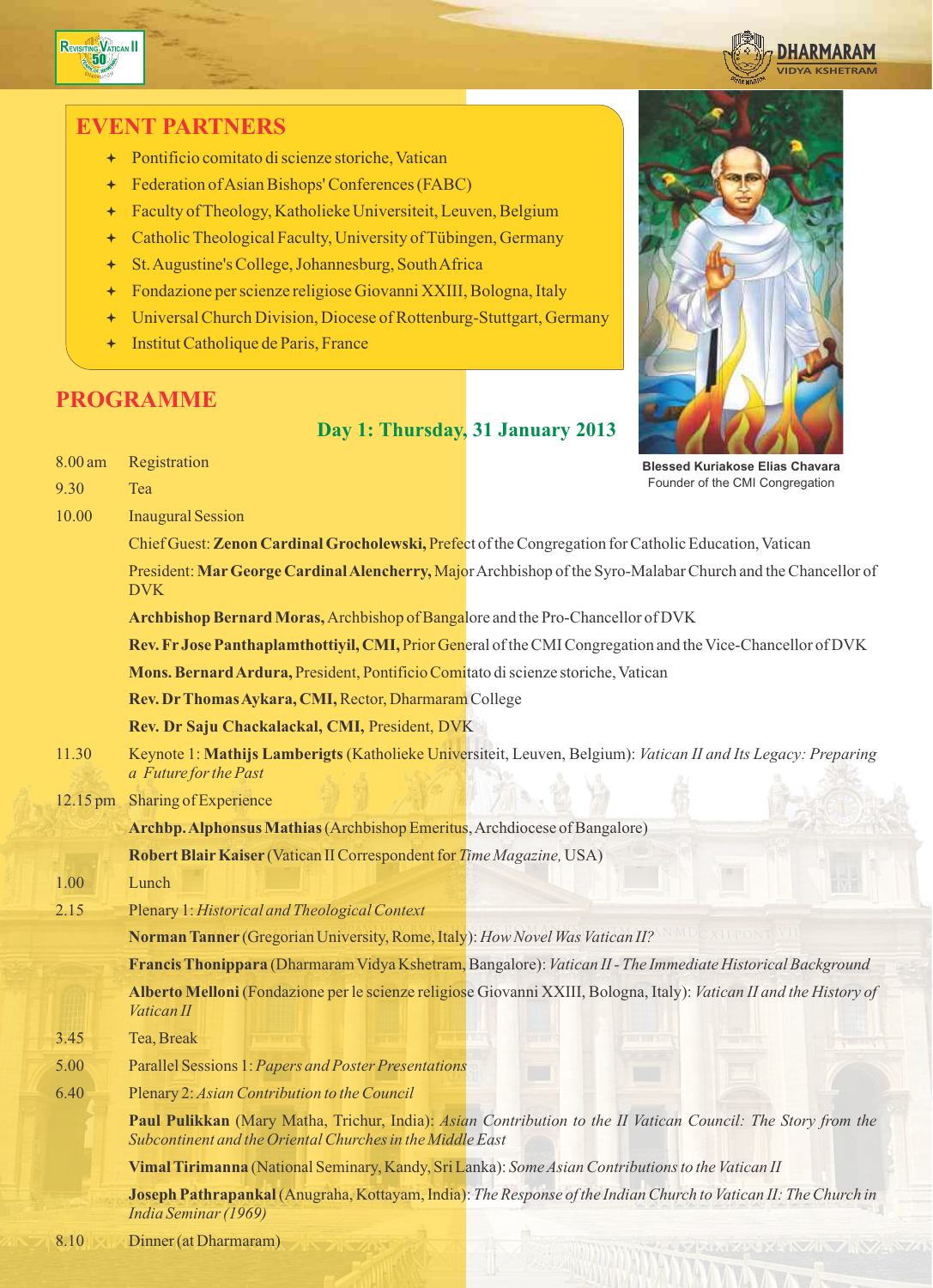



# Day 2: : Friday, 1 February 2013

- 6.30 am Eucharistic Celebration: Main Celebrant: Zenon Cardinal Grocholewski (Prefect of the Congregation for Catholic Education, Vatican)
- 7.30 Breakfast
- 08.45 Keynote 2: Peter Hünermann (Catholic Theological Faculty, University of Tübingen, Germany): The Debate on Hermeneutics of Vatican II: At the Core of the Worldwide Struggle for Orientation in the Church
- 09.30 Plenary 3: Constitutions on Sacred Liturgy and Divine Revelation

Reimund Bieringer (Katholieke Universiteit, Leuven, Belgium): "... Until We See God Face to Face." Revelation, Sacred Tradition and Sacred Scripture in the Pre-History and in the Final Form of the Dogmatic Constitution Dei Verbum

Bp. Pablo David (Auxiliary Bishop, Archdiocese of San Fernando, Philippines): From Dei Verbum to Verbum Domini: Is There a Progress from the Former to the Latter?

Anscar Chupungco & Msgr. Florencio P. Salvador, Jr (Paul VI Institute of Liturgy, Philippines): The Constitution on the Liturgy: Vision and Implementation

#### 11.00 Tea

11.30 Plenary 4: Lumen Gentium, Gaudium et Spes

**Dominic Veliath** (Kristu Jyoti College, Bangalore, India): *The Impact and the Implications of the Dogmatic* Constitution on the Church Lumen Gentium during the Post-Conciliar Period

Errol D'Lima (Jnana-Deepa Vidya Peeth, Pune, India): The Task of a Contextualized Church

Mons. Philippe Bordeyne (Rector, Institut Catholique de Paris): The Pastoral Making of Moral Anthropology in Gaudium et Spes

- 1.00 pm Lunch
- 2.00 Parallel Sessions 2: Papers and Poster Presentations
- 3.30 Tea, break
- 4.30 Plenary 5: Encounter of the East and the West and the Reception of the Council in the East and the West

Riccardo Burigana (Istituto di studi ecumenici San Bernardino, Venice, Italy): A Sincere Desire Shared in Common for Reconciliation. The Meeting of the Eastern and Western Churches in the Council and Its Impact Afterwards

Felix Wilfred (Asian Centre for Cross Cultural Studies, Chennai, India): Reception of Vatican II in Asia: A Critical Review of a Legacy and Future Promises

Thomas Landy (Holy Cross College, USA): The Reception of the Council in the West

- 6.00 Prayer Session
- 6.30 Plenary 6: Priesthood, Religious Life, Laity

Mons. Bernard Ardura (President, Pontificio Comitato di scienze storiche, Vatican): Lumen Gentium n° 28: Source of the Teaching on the Life and Ministry of the Priest in Presbyterorum Ordinis and Optatam totius

Sr Inigo Joachim, SSA(New Delhi, India): The Religious in the 21st Century

Jose de Mesa (Philippines): The Christological Basis of Apostolicam Actuositatem

- 8.00 Supper
- 8.45 Cultural Events

# Day 3: Saturday, 2 February 2013

- 6.30 Eucharistic Celebration
- 7.30 Breakfast
- 9.00 Keynote 3: **Kuncheria Pathil** (Jeevadhara, Kottayam, India): *Pluralism, Dialogue and Communion*
- 9.45 Tea
- 10.15 Parallel Sessions 3: Papers and Poster Presentations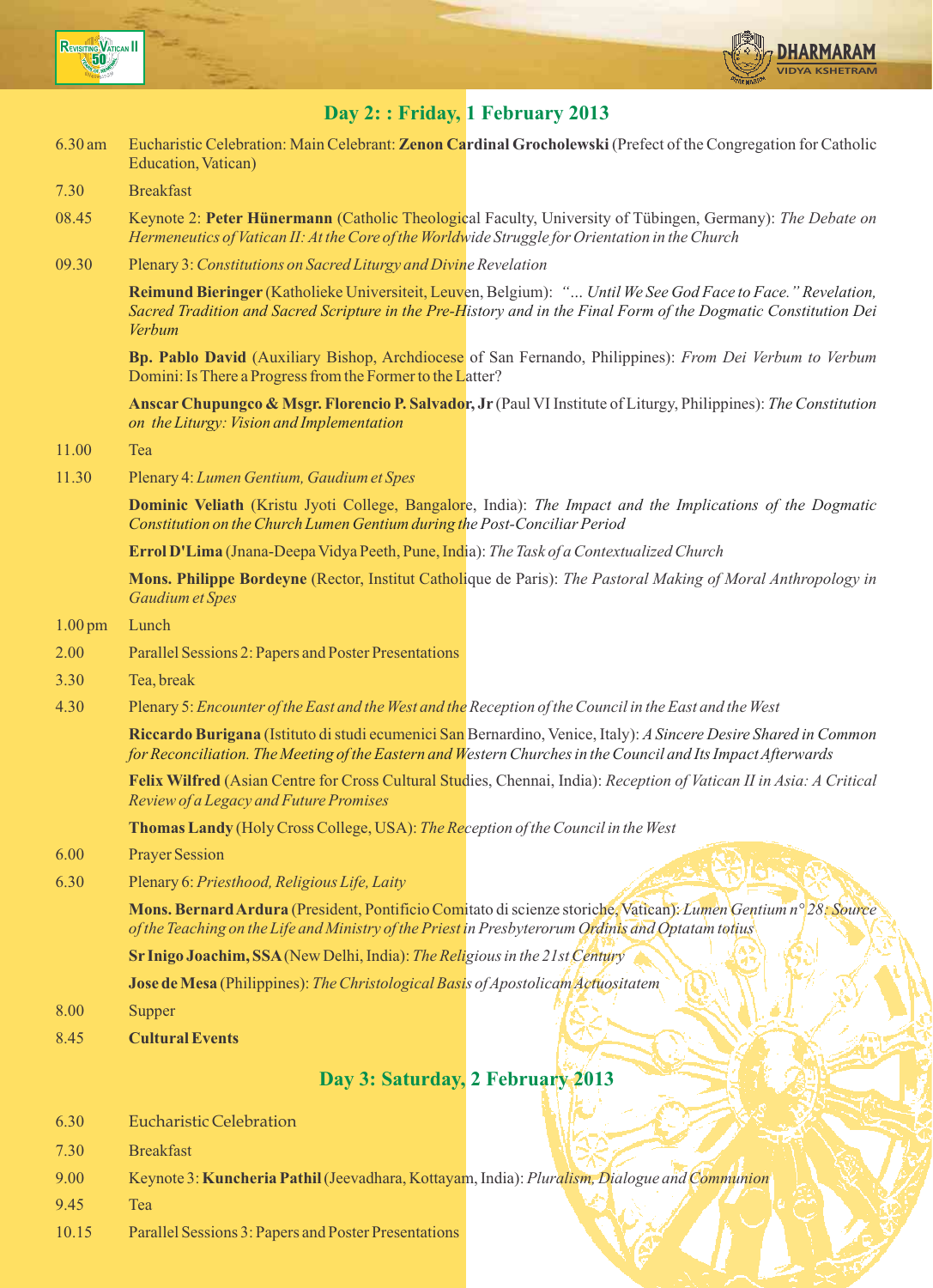

11.45 Plenary 7: The Oriental Churches, Ecumenism, Mission

Archbp. Mar Joseph Powathil (Archbishop Emeritus, Changanacherry, India): Decree on the Catholic Oriental Churches: Implications and Impact

Prof. Annemarie Mayer (Catholic Representative to WCC): Unitatis Redintegratio in the Light of Some Current Ecumenical Challenges

**John Prior** (Ledalero Institute of Philosophy, Maumere, Indonesia): *New Daybreak in Mission; Ad Gentes and the* Emergence of Prophetic Dialogue

1.15 pm Lunch

2.15 Plenary 8: World Religions

Subhash Anand (St. Paul's School, Udaipur, India): Nostra Aetate: The Ups and Downs of Interreligious Dialogue

Archbp. Michael L. Fitzgerald (Nuncio to Egypt and Delegate to Arab League): Reading Nostra Aetate Fifty Years On

Michael van Heerden (St. Augustine's College, Johannesburg, South Africa): The Myth of Sisyphus: Does Humankind's Quest for Transcendence Make All People Crypto-Christians?

Matthew N. Schmalz (Holy Cross College, USA): The Legacy of Vatican II: From Theology of Religions to Comparative Theology

- 4.15 Tea, Break
- 5. 15 Keynote 4: Martin Sebastian Kallunkal (Pontifical Institute of Philosophy and Theology, Alwaye, India): The Heuristics of Church Renewal since Vatican II: Aims, Agents, Approaches
- 6.00 Plenary 9: Renewal after the Council

Pushpa Joseph (Centre for Women Studies, DVK, Bangalore): The Past, Present and Future of Women in the Church - AStudy in the Light of the Council's Teachings

Laurent Villemin (Institut Catholique de Paris): Ecclesial Movements

G. Walmsley (St Augustine's College, Johannesburg, South Africa): Culture and Inter-culturation

K.J. Thomas (St Peter's Pontifical Institute, Bangalore): Religious Liberty

8.00 Conference Dinner

## Day 4: Sunday, 3 February 2013

- 6.30 Eucharistic Celebration
- 7.30 Breakfast
- 8.45 **Panel Discussion:** Ongoing Renewal: Contemporary Theological Issues in the Light of the Council's Teaching

Gemma Tulud Cruz (Australian Catholic University): Social Justice

**Ignacimuthu** (Loyola College, Chennai, India): *Challenges Faced by Catholic Education in the Light of Second* Vatican Council

**Jose Palakeel** (IMPACT, Cochin, India): Inter Mirifica: The Pledge of a New Era in Church and Social Communications

Saju Chackalackal (DVK, Bangalore): Church in Dialogue with the World: Looking Beyond through the Spirit of Vatican II

- 10.45 Tea
- 11.15 Valedictory Address: Catherine E. Clifford (St Paul University, Ottawa, Canada): Vatican II and the Challenge of Ongoing Renewal in the Twenty-First Century

#### 12.00 Concluding Session

Chief Guest: Oswald Cardinal Gracias, Secretary General of Federation of Asian Bishops' Conferences (FABC) & President of Catholic Bishops' Conference of India (CBCI)

President: Major Archbishop Moran Mor Baselios Clemis Catholicos, Major Archbishop of Syro-Malankara Church and the Archbishop of the Archdiocese of Trivandrum

Rev. DrThomas C. Mathew, CMI (Vice-Chancellor, Christ University, Bangalore)

1.15 Lunch, Departure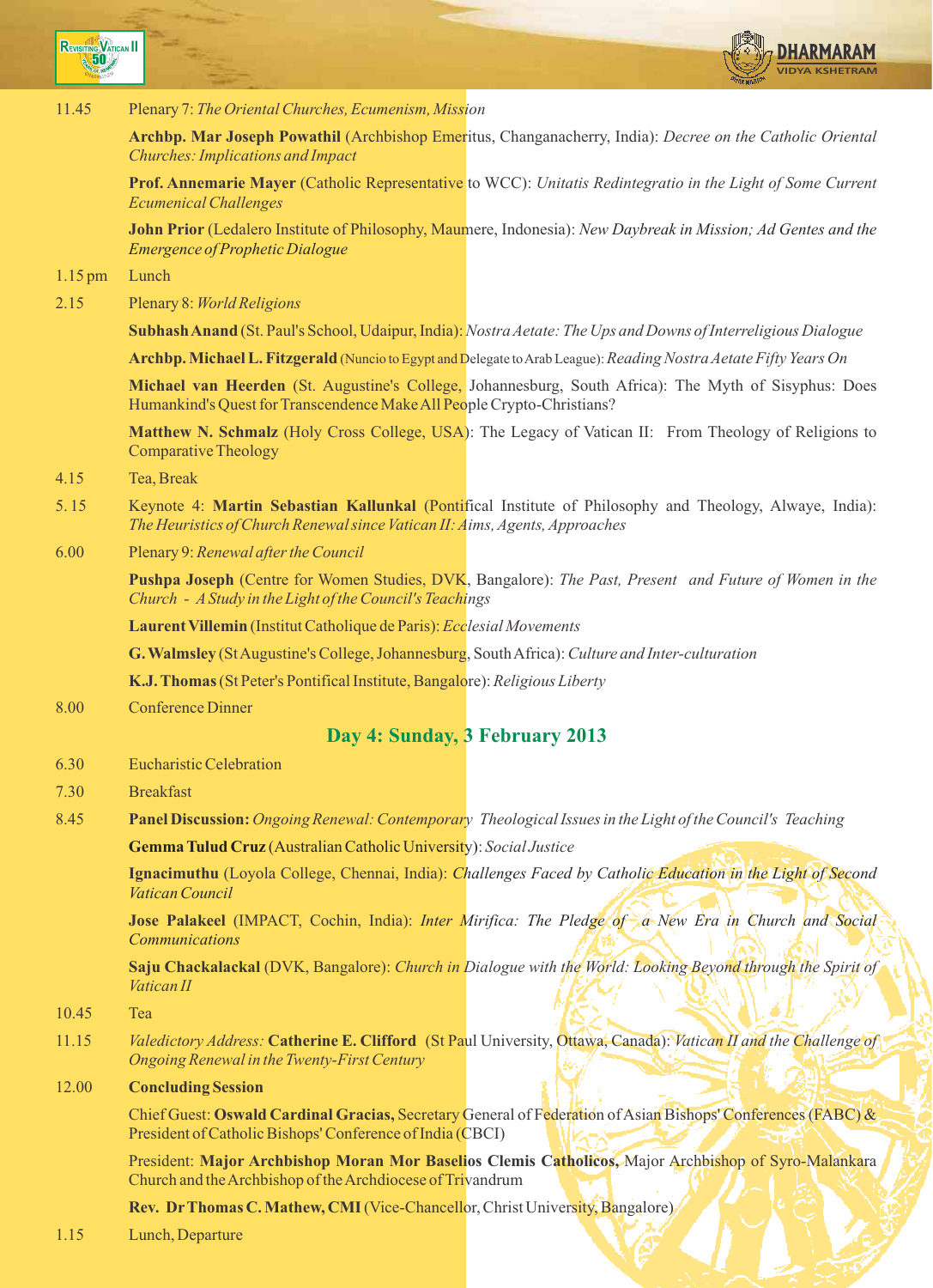





For registration, please fill up the registration form given (Word Format) and send it electronically or by post. Maximum number of participants is fixed as 300. We shall close the registration once the number of those registered reaches 300 or on 15 January 2013.

#### Registration Fees:

#### Early Bird Registration: On or before 31 October 2012

India: Rs1000

Other Developing Asian Countries and African Countries: Euro80/US\$100

All Other Countries:Euro150/US\$180

#### From 1 November 2012 to 15 January 2013

India: Rs1500

Other Developing Asian Countries and African Countries: Euro 100/US\$120

All Other Countries: Euro180/US\$220

Registration Fees cover the conference kit, breakfast, lunch, supper and two coffee/tea and snacks on conference days, the conference dinner and lodging from 30 January 2013 afternoon to 3 February 2013 afternoon. Boarding and lodging on other days are to be paid separately.

The registration fees can be paid through Money Order, Demand Draft in favour of "Dharmaram Vidya Kshetram, Bangalore" or by bank transfer. For details of bank transfer, please contact the convenor through email.

Bursaries: Thanks to the generosity of our sponsors, a limited number of bursaries for participants from Africa and developing Asian countries (including India) are available. For further information and for applying for financial assistance, please contact the convenor. However, all the participants have to register for the conference, sending the filled up registration form and paying the registration fees.

# REGISTRATION CALL FOR PAPERS

The conference envisages keynote addresses, plenary sessions, parallel sessions and poster presentations. We invite abstracts of papers for parallel sessions and poster presentations on Vatican II documents and related themes, especially on the following:

History of Vatican II

Interpretation of the Council

Documents of the Council

Post-Conciliar Teaching

Reception of the Council in the Universal Church

Reception of the Council in Asia

Eastern Catholic Churches

Dei Verbum and Post-Conciliar Biblical Theology

Post-Vatican II Moral Theology

The Church's Relationship with the World Today

Ecclesiology of the Council and Post-Conciliar **Developments** 

Liberation Theology

Lay Theology

Role of Women in the Church

Mission and Evangelization

**Priesthood** 

Religious Life

Vatican II and Ongoing Renewal of the Church

Contemporary Issues and Response: Inculturation, Ecumenical and Interfaith Relations, Social Justice, Socio-Political Issues, Globalization, Marriage and Family, Education, Healthcare, Human Rights, Migration

The papers in the parallel sessions should be delivered in 20 minutes and should not exceed 2000 words.